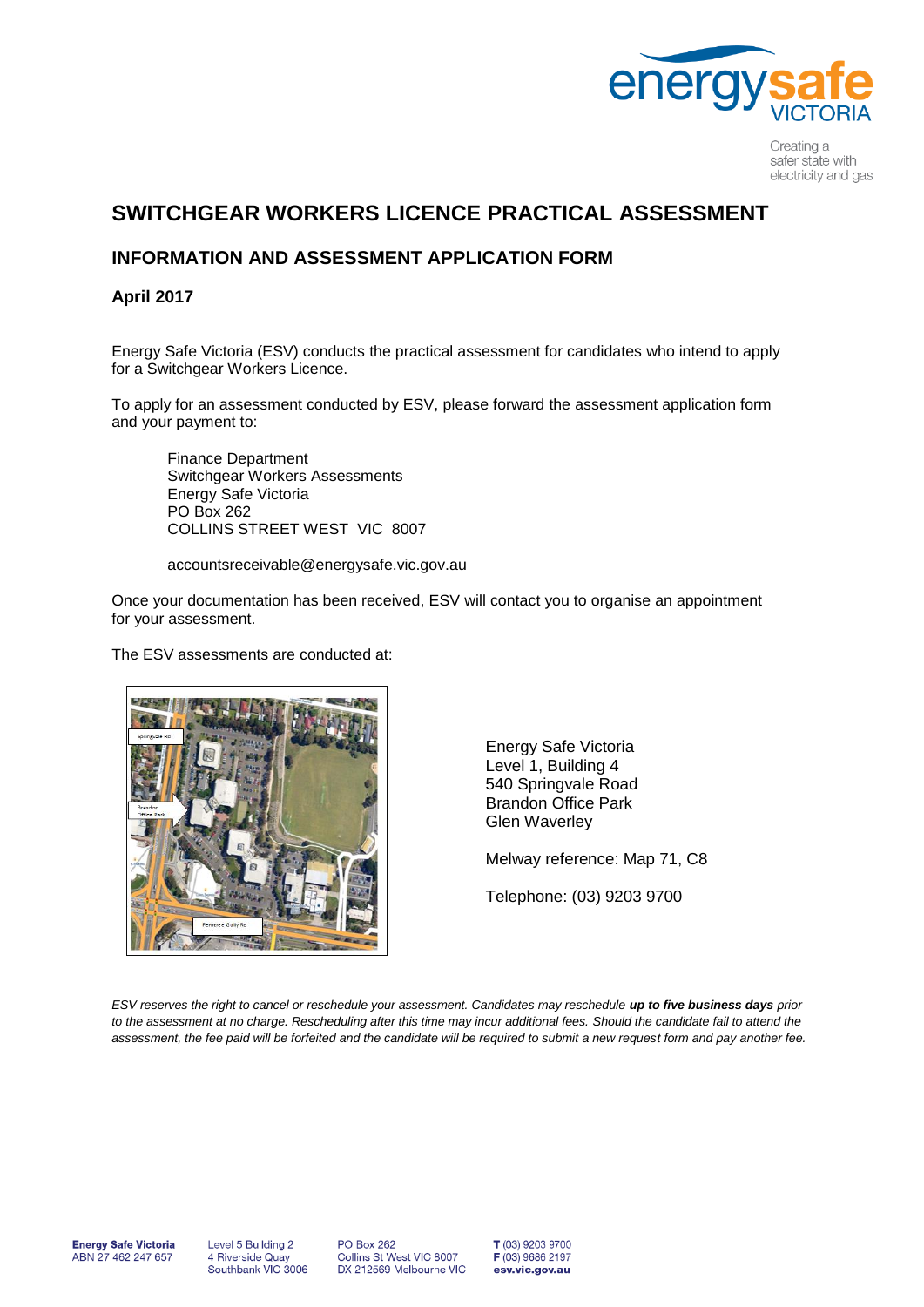### **IMPORTANT INFORMATION BEFORE YOU UNDERTAKE THE ASSESSMENT**

In order to undertake the Switchgear Workers Licence practical assessment, it would be expected that the candidate:

- meets the eligibility criteria for a Switchgear Workers Licence. Information on the eligibility criteria may be found on ESVs website.
- has successfully completed the Switchgear Workers theory assessment (conducted at [Melbourne Polytechnic](http://www.melbournepolytechnic.edu.au/) or [Holmesglen TAFE\)](http://www.holmesglen.edu.au/). Note that the theory and practical licence assessments may be done in any order.

The minimum pass mark for each assessment is 75%.

#### **The Switchgear Workers Licence practical assessment application form is located on page 3 of this document**.

Upon successful completion of the theory and practical Switchgear Workers Licence assessments you may then apply to ESV for your Switchgear Workers Licence.

### **WHAT TO BRING TO THE ASSESSMENT**

Candidates must provide the following items:

- Appropriate clothing and footwear as per Section 9 of AS/NZS 4836:2011. All candidates **MUST** have long sleeves, long pants, and covered footwear. Candidates wearing shorts/t-shirt or inappropriate footwear will be denied entry to the assessment.
- Eye protection
- Lock out kit including padlock and key
- Insulation resistance tester this must be an analogue, moving coil type that does not indicate pass/fail. It must have a minimum of 250V/500V scales, and minimum 2 x continuity scales
- Pen

ESV will provide the following items:

- Insulating gloves
- Danger tags
- Test equipment (with the exception of the insulation resistance tester)
- Hand tools
- Paper

### The use of electronic devices including mobile phones and tablets are **strictly** prohibited.

### **FURTHER INFORMATION**

For further information and to locate the Switchgear Workers licence application form please visit: [Energy Safe Victoria'](http://www.esv.vic.gov.au/)s website